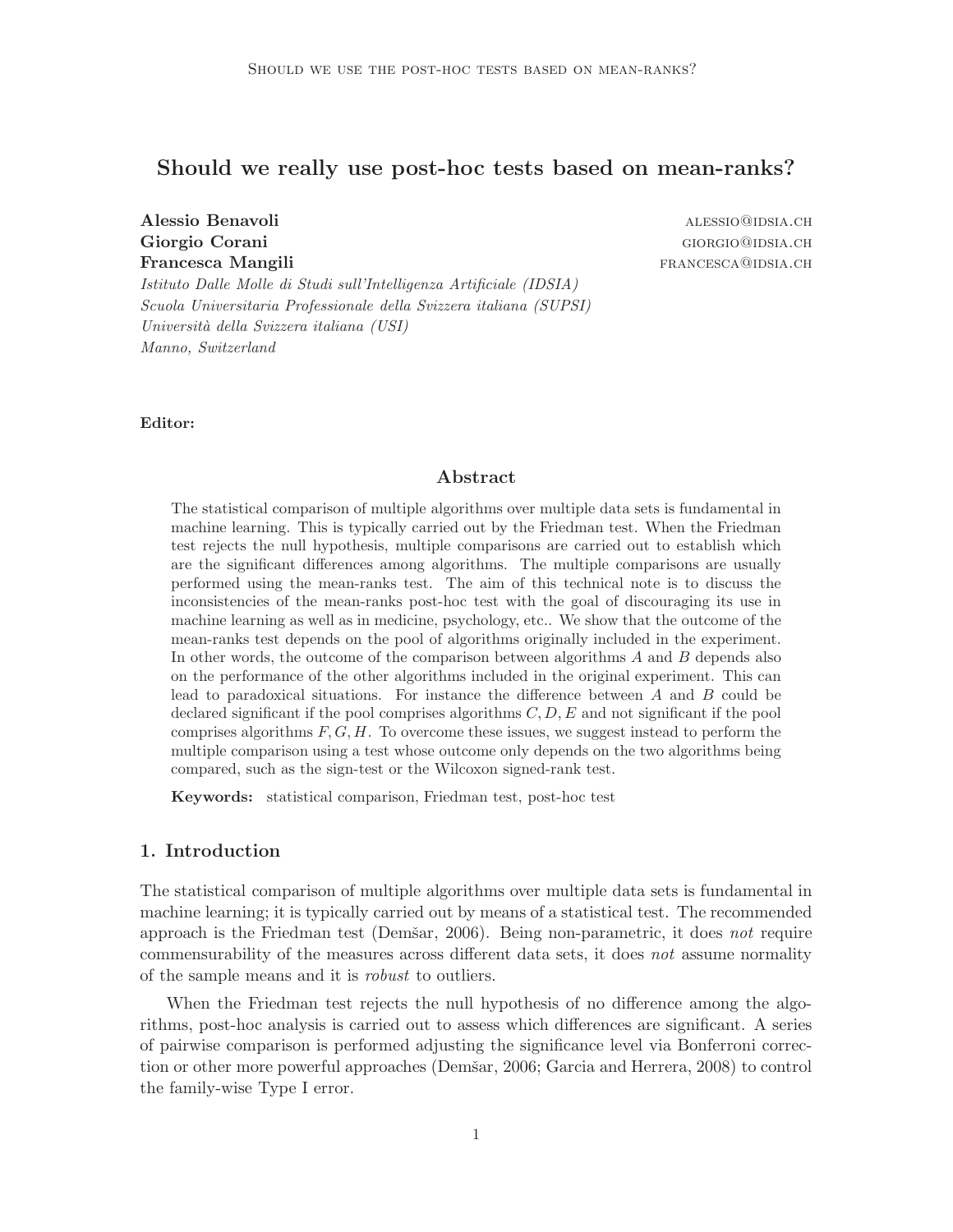The mean-ranks post-hoc test (McDonald and Thompson, 1967; Nemenyi, 1963), is recommended as pairwise test for multiple comparisons in most books of nonparametric statistics: see for instance (Gibbons and Chakraborti, 2011, Sec. 12.2.1), (Kvam and Vidakovic, 2007, Sec. 8.2) and (Sheskin, 2003, Sec. 25.2). It is also commonly used in machine learning (Demšar, 2006; Garcia and Herrera, 2008). The mean-ranks test is based on the statistic:

$$
z = |\bar{R}_A - \bar{R}_B| / \sqrt{\frac{m(m+1)}{6n}},
$$

where  $\bar{R}_A, \bar{R}_B$  are the mean ranks (as computed by the Friedman test) of algorithms A and B,  $m$  is the number of algorithms to be compared and  $n$  the number of datasets. The meanranks  $R_A, R_B$  are computed considering the performance of all the m algorithms. Thus the outcome of the comparison between  $A$  and  $B$  depends also on the performance of the other (m-2) algorithms included in the original experiment. This can lead to paradoxical situations. For instance the difference between  $A$  and  $B$  could be declared *significant* if the pool comprises algorithms  $C, D, E$  and not significant if the pool comprises algorithms  $F, G, H$ . The performance of the remaining algorithms should instead be irrelevant when comparing algorithms A and B. This problem has been pointed out several times in the past (Miller, 1966; Gabriel, 1969; Fligner, 1984) and also in (Hollander et al., 2013, Sec. 7.3). Yet it is ignored by most literature on nonparametric statistics. However this issue should not be ignored, as it can increase the type I error when comparing two equivalent algorithms and conversely decrease the power when comparing algorithms whose performance is truly different. In this technical note, all these inconsistencies of the mean-ranks test will be discussed in details and illustrated by means of highlighting examples with the goal of discouraging its use in machine learning as well as in medicine, psychology, etc..

To avoid theses issues, we instead recommend to perform the pairwise comparisons of the post-hoc analysis using the *Wilcoxon signed-rank test* or the *sign test*. The decisions of such tests do not depend on the pool of algorithms included in the initial experiment. It is understood that, regardless the specific test adopted for the pairwise comparisons, it is necessary to control the family-wise type I error. This can be obtained through Bonferroni correction or through more powerful approaches (Demšar, 2006; Garcia and Herrera, 2008).

Even better would be the adoption of the Bayesian methods for hypothesis testing. They overcome the many drawbacks (Demšar, 2008; Goodman, 1999; Kruschke, 2010) of the nullhypothesis significance tests. For instance, Bayesian counterparts of the Wilcoxon and of the sign test have been presented in (Benavoli et al., 2014; Benavoli et al., 2014); a Bayesian approach for comparing cross-validated algorithms on multiple data sets is discussed by (Corani and Benavoli, 2015).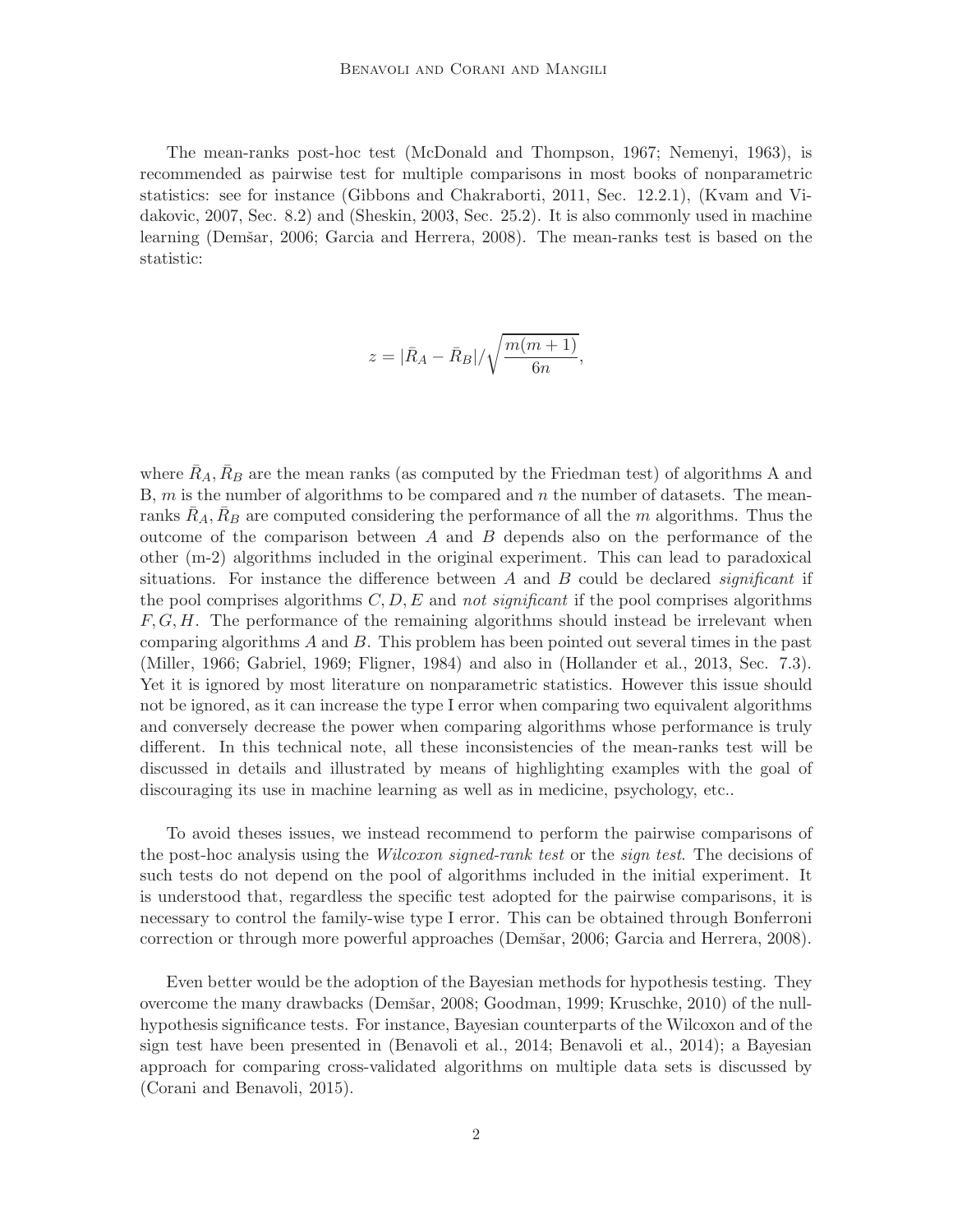## 2. Friedman test

The performance of multiple algorithms tested on multiple datasets can be organized in a matrix:  $\overline{D}$ 

$$
\begin{array}{cccc}\n\sum_{1}^{S} & X_{11} & X_{12} & \dots & X_{1n} \\
\sum_{1}^{S} & X_{21} & X_{22} & \dots & X_{2n} \\
\vdots & \vdots & \vdots & \vdots & \vdots \\
\sum_{n}^{S} & X_{m1} & X_{m2} & \dots & X_{mn}\n\end{array} \tag{1}
$$

where  $X_{ij}$  denotes the performance of the *i*-th algorithm on the *j*-th dataset (for  $i = 1, \ldots, m$ and  $j = 1, \ldots, n$ . The observations (performances) in different columns are assumed to be independent. The algorithms are ranked column-by-column and each entry  $X_{ij}$  is replaced by its rank relative to the other observations in the  $j$ -th column:

$$
\mathbf{R} = \begin{bmatrix} R_{11} & R_{12} & \dots & R_{1n} \\ R_{21} & R_{22} & \dots & R_{2n} \\ \vdots & \vdots & \vdots & \vdots \\ R_{m1} & R_{m2} & \dots & R_{mn} \end{bmatrix},
$$
(2)

where  $R_{ij}$  is the rank of the algorithm i in the j-th dataset. The sum of the i-th row  $R_i = \sum_{j=1}^n R_{ij}, \forall i = 1, \ldots, m$ , depends on how the *i*-th algorithm performs w.r.t. the other  $(m-1)$  algorithms. Under the null hypothesis of the Friedman test (no difference between the algorithms) the average value of  $R_i$  is  $n(m+1)/2$ . The statistic of the Friedman test is

$$
S = \frac{12}{nm(m+1)} \sum_{j=1}^{n} \left[ R_j - \frac{n(m+1)}{2} \right]^2,
$$
\n(3)

which under the null hypothesis has a chi-squared distribution with  $m-1$  degrees of freedom. For  $m = 2$ , the Friedman test corresponds to the sign test.

#### 3. Mean ranks post-hoc test

If the Friedman test rejects the null hypothesis one has to establish which are the significant differences among the algorithms. If all classifiers are compared to each other, one has to perform  $m(m-1)/2$  pairwise comparisons.

When performing multiple comparisons, one has to control the family-wise error rate, namely the probability of at least one erroneous rejection of the null hypothesis among the  $m(m-1)/2$  pairwise comparisons. In the following example we control the family-wise error (FWER) rate through the Bonferroni correction, even though more powerful techniques are also available (Demšar, 2006; Garcia and Herrera, 2008). However our discussion of the shortcomings of the mean-ranks test is valid regardless the specific approach adopted to control the FWER.

The mean-rank test claims that the  $i$ -th and the  $j$ -th algorithm are significantly different if:

$$
|\bar{R}_i - \bar{R}_j| \ge z^* \sqrt{\frac{m(m+1)}{6n}}.
$$
 (4)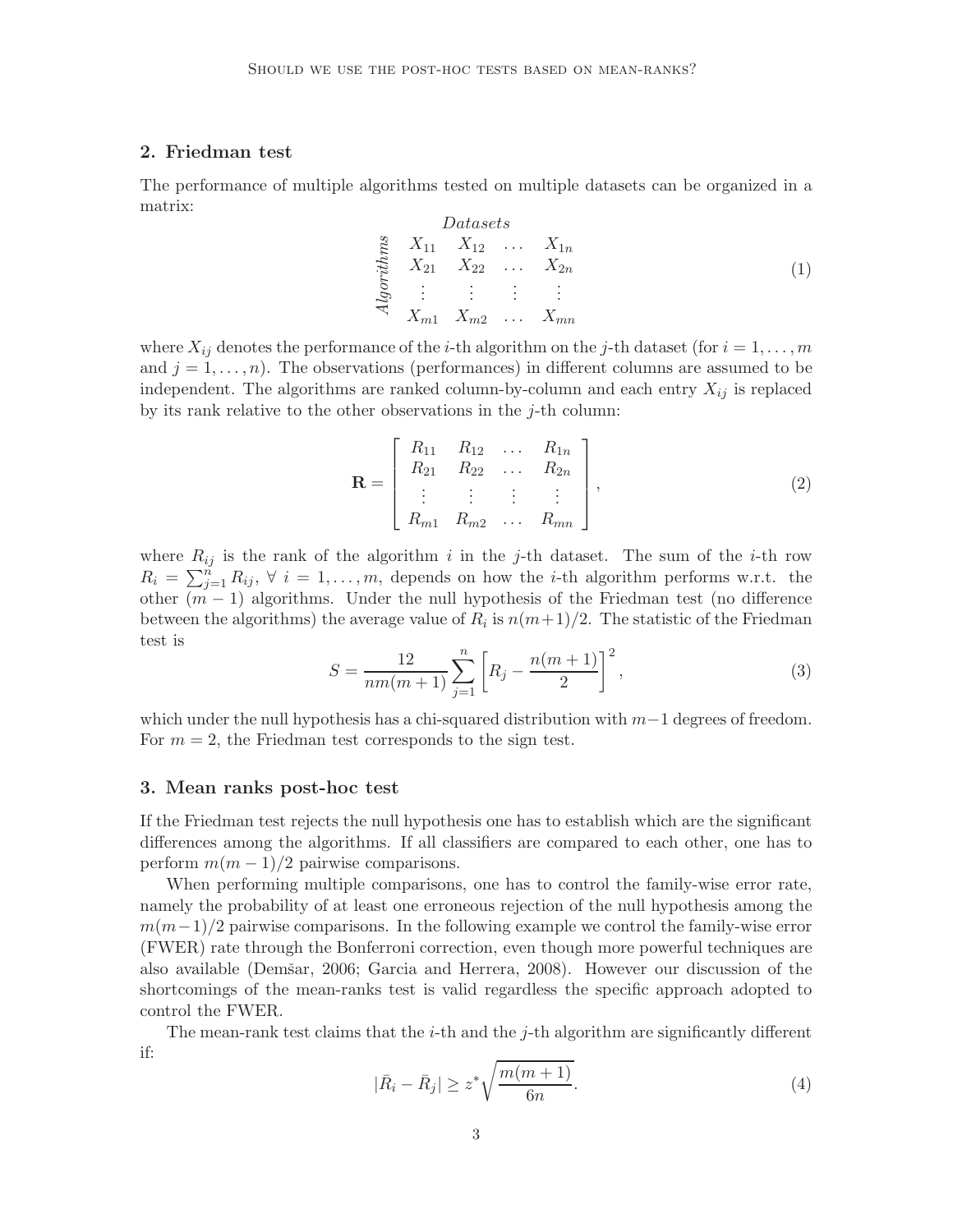where  $\bar{R}_i = \frac{1}{n}R_i$  is the mean rank of the *i*-th algorithm and  $z^*$  is the Bonferroni corrected  $\alpha/m(m-1)$  upper standard normal quantile (Gibbons and Chakraborti, 2011, Sec. 12.2.1). Equation (4) is based on the large sample  $(n > 10)$  approximation of the distribution of the statistic. The actual distribution of the statistic  $|\bar{R}_i - \bar{R}_j|$  is derived assuming all the  $(m!)^n$  ranks in (2) to be equally probable. Under this assumption the variance of  $|\bar{R}_i - \bar{R}_j|$ is  $m(m+1)/6n$ , which originates the term under the square root in (4).

The sampling distribution of the statistic  $|\bar{R}_i - \bar{R}_j|$  assumes all ranks configurations in (2) to be equally probable. Yet this assumption is not tenable: the post-hoc analysis is performed because the null hypothesis of the Friedman test has been rejected.

### 4. Inconsistencies of the mean-ranks test

We illustrate the inconsistencies the mean-ranks test by presenting three examples. All examples refer to the analysis of the accuracy of different classifiers on multiple data sets. We show that the outcome of the test depends both on the actual difference of accuracy between algorithm A and B and on the accuracy of the remaining algorithms.

#### 4.1 Example 1: artificially increasing power

Assume we have tested five algorithms  $A, B, C, D, E$  on 20 datasets obtaining the accuracies:

| <i>Datasets</i> |  |  |  |  |  |  |  |  |  |  |  |  |  |  |  |                                                                         |  |
|-----------------|--|--|--|--|--|--|--|--|--|--|--|--|--|--|--|-------------------------------------------------------------------------|--|
|                 |  |  |  |  |  |  |  |  |  |  |  |  |  |  |  | $A \mid 50$ 50 50 50 50 50 50 50 50 50 80 80 80 80 80 80 80 80 80 80 80 |  |
|                 |  |  |  |  |  |  |  |  |  |  |  |  |  |  |  | <i>B</i>   80 80 80 80 80 80 80 80 80 80 50 50 50 50 50 50 50 50 50 50  |  |
|                 |  |  |  |  |  |  |  |  |  |  |  |  |  |  |  | $C$ 55 55 55 55 55 55 55 55 55 55 65 45 45 45 45 45 45 45 45 45 45      |  |
|                 |  |  |  |  |  |  |  |  |  |  |  |  |  |  |  |                                                                         |  |
|                 |  |  |  |  |  |  |  |  |  |  |  |  |  |  |  |                                                                         |  |

The corresponding ranks are:

| <i>Datasets</i> |  |  |  |  |  |  |  |  |  |  |  |  |  |  |  |  |  |
|-----------------|--|--|--|--|--|--|--|--|--|--|--|--|--|--|--|--|--|
|                 |  |  |  |  |  |  |  |  |  |  |  |  |  |  |  |  |  |
|                 |  |  |  |  |  |  |  |  |  |  |  |  |  |  |  |  |  |
|                 |  |  |  |  |  |  |  |  |  |  |  |  |  |  |  |  |  |
|                 |  |  |  |  |  |  |  |  |  |  |  |  |  |  |  |  |  |
| $E_{\perp}$     |  |  |  |  |  |  |  |  |  |  |  |  |  |  |  |  |  |

where better algorithms are given higher ranks. We aim at comparing  $A$  and  $B$ . Algorithm B is better than A in the first ten datasets, while A is better than B in the remaining ten. The two algorithms have the same mean performance and their differences are symmetrically distributed. Each algorithms wins on half the data sets. Different types of two-sided tests (t-test, Wilcoxon signed-rank test, sign-test) return the same p-value,  $p = 1$ . The meanranks test correspond in this case to the sign-test and thus also its p-value is 1. This is most extreme result in favor of the null hypothesis.

Now assume that we compare  $A, B$  together with  $C, D, E$ . In the first ten datasets, algorithm A is worse than  $C, D, E$ , which in turn are worse than B. In the remaining ten datasets, C is worse than  $A, B$ , which in turn are worse than  $D, E$ . The p-value of the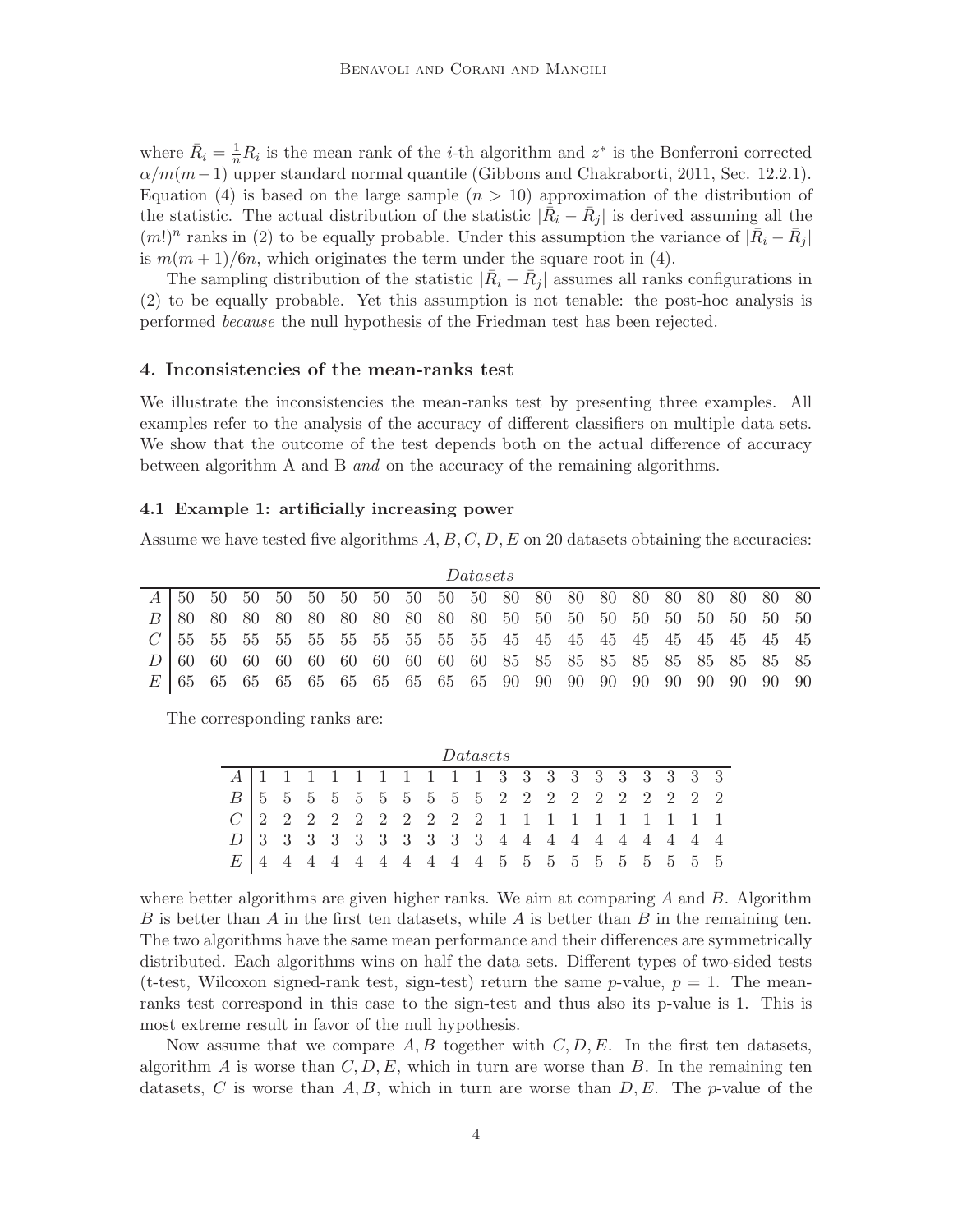Friedman test is  $p \approx 10^{-10}$  and, thus, it rejects the null hypothesis. We can thus perform the post-hoc test (4) with  $z^* = 2.807$  (the Bonferroni corrected  $\alpha/m(m-1)$  upper standard normal quantile for  $\alpha = 0.05$  and  $m = 5$ ). The significance level has been adjusted to  $\alpha/m(m-1)$ , since we are performing  $m(m-1)/2$  two-sided comparisons. The mean ranks of A, B are respectively 2 and 3.5 and, thus, since  $|\bar{R}_A - \bar{R}_B| = 1.5$  and  $z^* \sqrt{\frac{m(m+1)}{6n}} \approx 1.4$ we can reject the null hypothesis. The result of the post-hoc test is that the algorithms A, B have significantly different performance.

The decisions of the mean-ranks test are not consistent:

- if it compares  $A, B$  alone, it does not reject the null hypothesis;
- if it compares  $A, B$  together with  $C, D, E$ , it rejects the null hypothesis concluding that A, B have significantly different performance.

The presence of  $C, D, E$  artificially introduces a difference between  $A, B$  by changing the mean ranks of  $A, B$ . For instance, D and E rank always better than A, while they never outperform  $B$  when it works well (i.e., datasets from one to ten); in a real case study, a similar result would probably indicate that while  $B$  is well suited for the first ten datasets,  $D, E$  and A are better suited for the last ten. The difference (in rank) between A and B is artificially amplified by the presence of  $D$  and  $E$  only when  $B$  is better than  $A$ . The point is that a large differences in the global ranks of two classifiers does not necessarily correspond to large differences in their accuracies (and viceversa, as we will see in the next example).

This issue can happen in practice.<sup>1</sup> Assume that a researcher presents a new algorithm  $A_0$  and some of its weaker variations  $A_1, A_2, ..., A_k$  and compares the new algorithms with an existing algorithm B. When B is better, the rank is  $B \succ A_0 \succ \ldots \succ A_k$ . When  $A_0$ is better, the rank is  $A_0 \succ A_1 \succ \ldots \succ A_k \succ B$ . Therefore, the presence of  $A_1, A_2, \ldots, A_k$ artificially increases the difference between  $A_0$  and  $B$ .

### 4.2 Example 2: low power due to the remaining algorithms

Assume the performance of algorithms A and B on different data sets to be normally distributed as follows:

$$
A \sim N(0, 1), B \sim N(1.5, 1).
$$

The pool of algorithms comprises also  $C, D, E$ , whose performance is distributed as follows:

$$
C \sim N(5, 1), \quad D \sim N(6, 1), \quad E \sim N(7, 1).
$$

A collection of 20 data sets is considered.

For the sake of simplicity, assume we want to compare only  $A$  and  $B$ . There is thus no need of correction for multiple comparisons.

When comparing A and B, the power of the two-sided sign test with  $\alpha = 0.05$  is very high:  $0.94$  (we have evaluated the power numerically by Monte Carlo simulation). The power of the mean-ranks test is instead only 0.046. We can explain the large difference

<sup>1.</sup> We thank the anonymous reviewer for suggesting this example.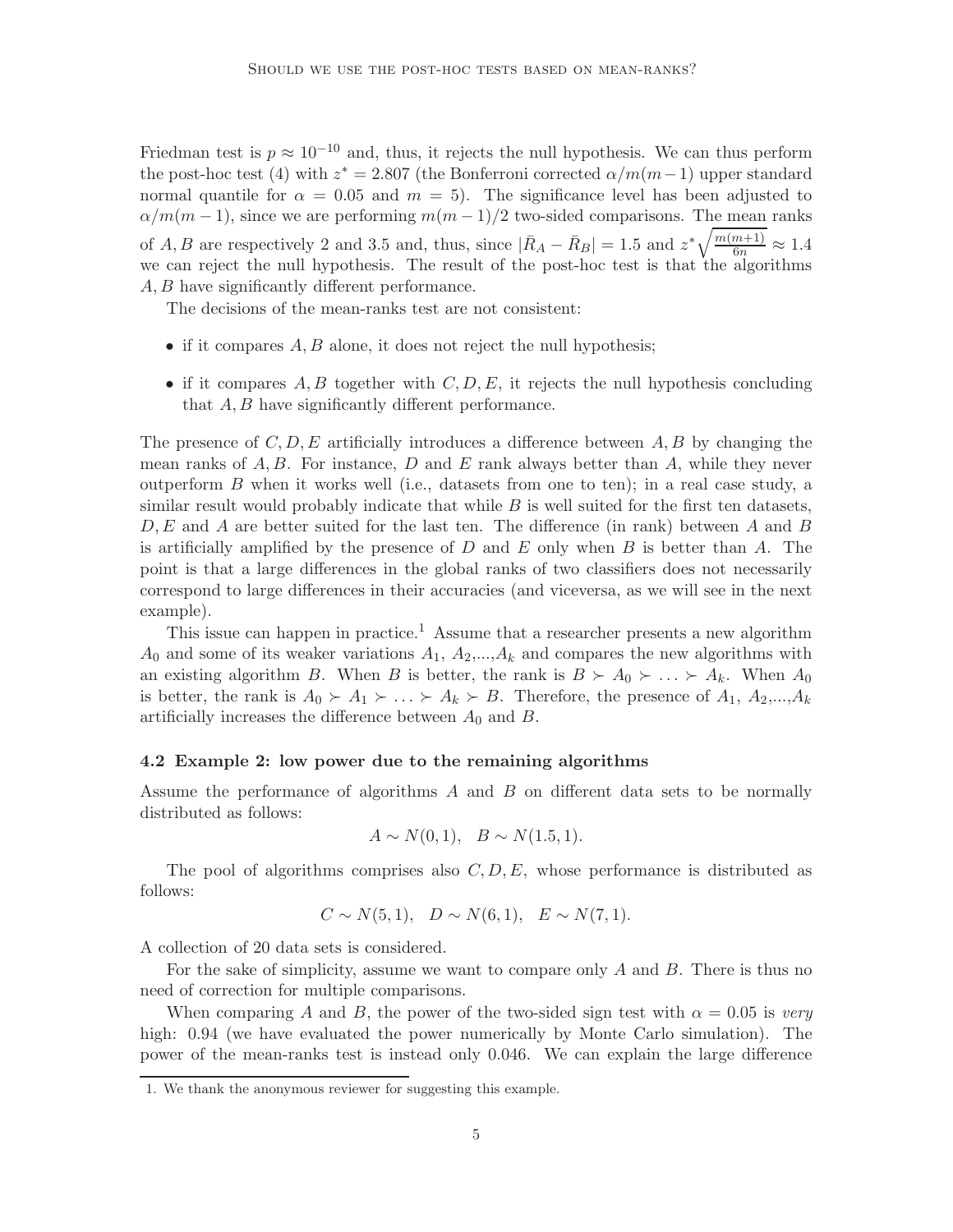of power as follows. The sign test (under normal approximation of the distribution of the statistic) claims significance when:

$$
|\bar{R}_A - \bar{R}_B| \ge z^* \sqrt{\frac{1}{n}}
$$

while the mean-ranks test  $(4)$  claims significance when:

$$
|\bar{R}_A - \bar{R}_B| \geq z^* \sqrt{\frac{m(m+1)}{6n}} = z^* \sqrt{\frac{5}{n}},
$$

with  $m = 5$ . Since the algorithms  $C, D, E$  have mean performances that are much larger than those of A, B, the mean-ranks difference  $|R_A - R_B|$  is equal for the two test. However the mean-ranks estimates the variance of the statistic  $|R_A - R_B|$  to be five times larger compared to the sign test. The critical value of the mean-ranks test is inflated by  $\sqrt{5}$ , largely decreasing the power of the test. In fact for the mean-ranks test the variance of  $|R_A - R_B|$  increases with the number of algorithms included in the initial experiment.

#### 4.3 Example 3: real classifiers on UCI data sets

Finally, we compare the accuracies of seven classifiers on 54 datasets. The classifiers are: J48 decision tree  $(C_1)$ ; hidden naive Bayes  $(C_2)$ ; averaged one-dependence estimator (AODE)  $(C_3)$ ; naive-Bayes  $(C_4)$ ; J48 graft  $(C_5)$ , locally weighted naive-Bayes  $(C_6)$ , random forest  $(C_7)$ . The whole set of results is given in Appendix. Each classifier has been assessed via 10 runs of 10-folds cross-validation. We performed all the experiments using WEKA.<sup>2</sup> All these classifiers are described in (Witten and Frank, 2005).

The accuracies are reported in Table 2. Assume that our aim is to compare  $C_1, C_2, C_3, C_4$ alone. Therefore, we consider just the first 4 columns in Table 2. The mean ranks are:

$$
C_2 = 2.676
$$
,  $C_4 = 1.917$ ,  $C_1 = 2.518$ ,  $C_3 = 2.888$ .

The Friedman test rejects the null hypothesis. The pairwise comparisons for the pair  $C_2, C_4$ gives the statistic

$$
z = |\bar{R}_2 - \bar{R}_4| / \sqrt{m(m+1)/6n} = 3.06.
$$

Since 3.06 is greater than  $z^* = 2.64$  (the Bonferroni corrected  $\alpha/m(m-1)$  upper standard normal quantile for  $\alpha = 0.05$  and  $m = 4$ ), the mean-ranks procedure finds the algorithms  $C_2, C_4$  to be significantly different.

If we compare  $C_2, C_4$  together with  $C_1, C_5$ , the mean ranks are:

$$
C_2 = 2.713
$$
,  $C_4 = 2.102$ ,  $C_1 = 2.528$ ,  $C_5 = 2.657$ .

Again, Friedman test rejects the null hypothesis. The pairwise comparisons for the pair  $C_2, C_4$  gives the statistic

$$
z = |\bar{R}_2 - \bar{R}_4| / \sqrt{m(m+1)/6n} = 2.46,
$$

<sup>2.</sup> http://www.cs.waikato.ac.nz/ml/weka/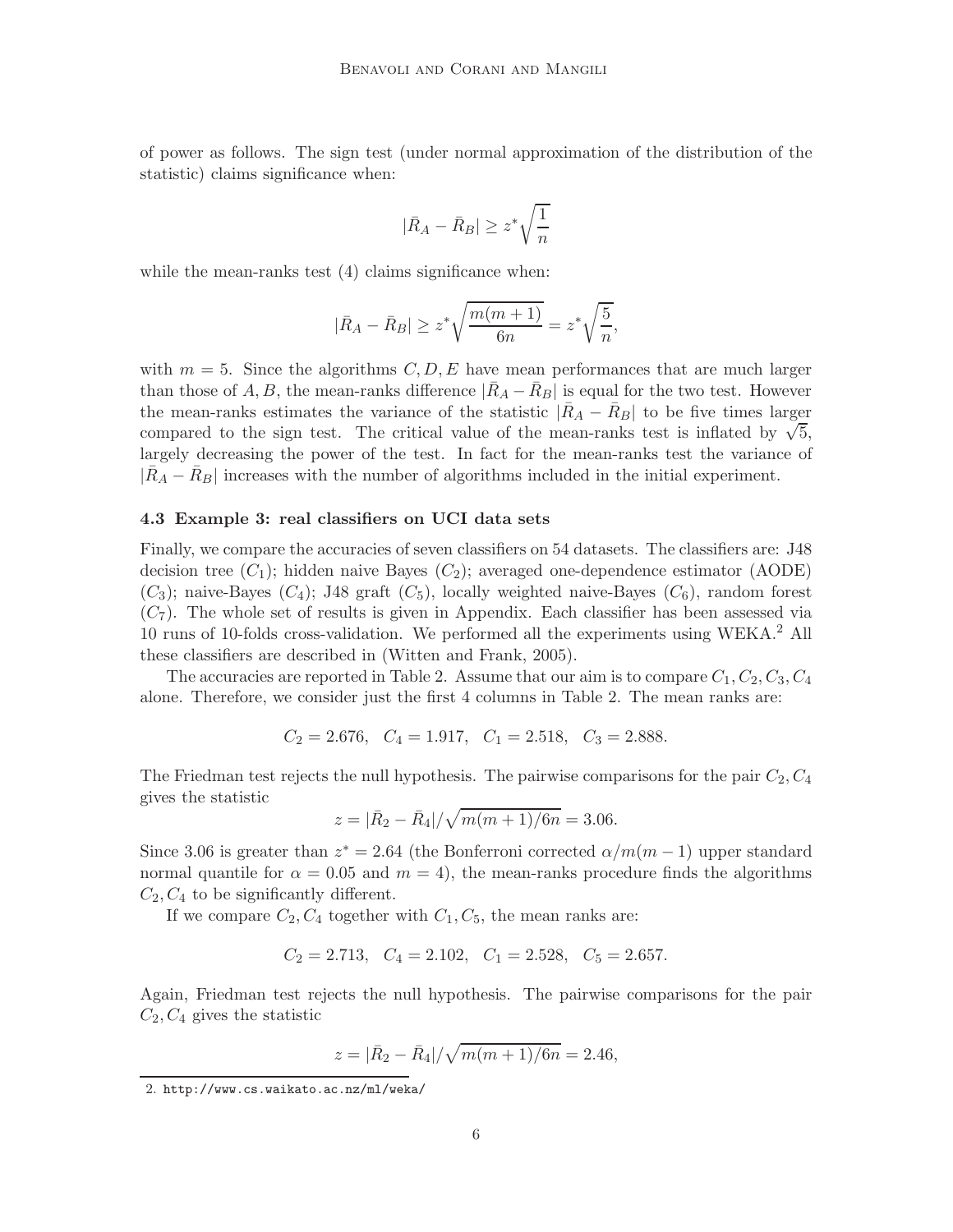|                 |      | $Card=2$ $Card=3$ $Card=4$ |     |
|-----------------|------|----------------------------|-----|
| $C_2$ vs. $C_4$ | 7/10 | 9/10                       | 3/5 |
| $C_2$ vs. $C_7$ | 1/10 |                            |     |
| $C_3$ vs. $C_7$ | 2/10 |                            |     |
| $C_4$ vs. $C_6$ | 9/10 | 5/10                       |     |

Table 1: Pairwise comparisons that are affected (numbers of decisions that are significantly different/number of subsets) by the performance of the other algorithms. Here Card=2 means that, for each pair  $C_a$ ,  $C_b$  on the left column, we are considering the subsets  ${C_a, C_b, C_x, C_y}, \text{Card}=3 \{C_a, C_b, C_x, C_y, C_z\}$  and Card  $=4 \{C_a, C_b, C_x, C_y, C_z, C_w\}.$  The symbol "-" means that the comparison does not depend on the subset of algorithms.

which is smaller than  $z^*$ . Thus the difference between algorithms  $C_2$  and  $C_4$  is not significant.

The accuracies of  $C_2$  and  $C_4$  are the same in the two cases but again the decisions of the mean-ranks are conditional to the group of classifiers we are considering.

Consider building a set of four classifiers  $\{C_2, C_4, C_x, C_y\}$ . By differently choosing  $C_x$ and  $C_y$  we can build ten different such sets. For each subset we run the mean-ranks test to check whether the difference between  $C_2$  and  $C_4$  is significantly different. The difference is claimed to be *significant* in 7 cases and *not significant* in 3 cases.

Now consider a set of five classifiers  $\{C_2, C_4, C_x, C_y, C_z\}$ . By differently choosing  $C_x$ ,  $C_y$  and  $C_z$  we can build ten different such sets. This yields 10 further cases in which we compare again  $C_2$  and  $C_4$ . Their difference is claimed to be significant in 9/10 cases.

Table 1 reports the pairwise comparisons for which the statistical decision changes with the pool of classifiers that are considered. The outcome of the mean-ranks test when comparing the same pair of classifiers clearly depends on the pool of alternative classifiers  $\{C_x, C_y, \ldots\}$  which is assumed.

#### 4.4 Maximum type I error

A further drawback of the mean-ranks test which has not been discussed in the previous examples is that it cannot control the maximum type I error, that is, the probability of falsely declaring any pair of algorithms to be different regardless of the other  $m - 2$  algorithms. If the accuracies of all algorithms but one are equal, it does not guarantee the family-wise Type I error to be smaller than  $\alpha$  when comparing the  $m-1$  equivalent algorithms. We point the reader to (Fligner, 1984) for a detailed discussion on this aspect.

## 5. A suggested procedure

Given the above issues, we recommend to avoid the mean-ranks test for the post-hoc analysis. One should instead perform the multiple comparison using tests whose decision depend only on the two algorithms being compared, such as the sign test or the Wilcoxon signedrank test. The sign test is more robust, as it only assumes the observations to be identically distributed. Its drawback is low power. The Wilcoxon signed-rank test is more powerful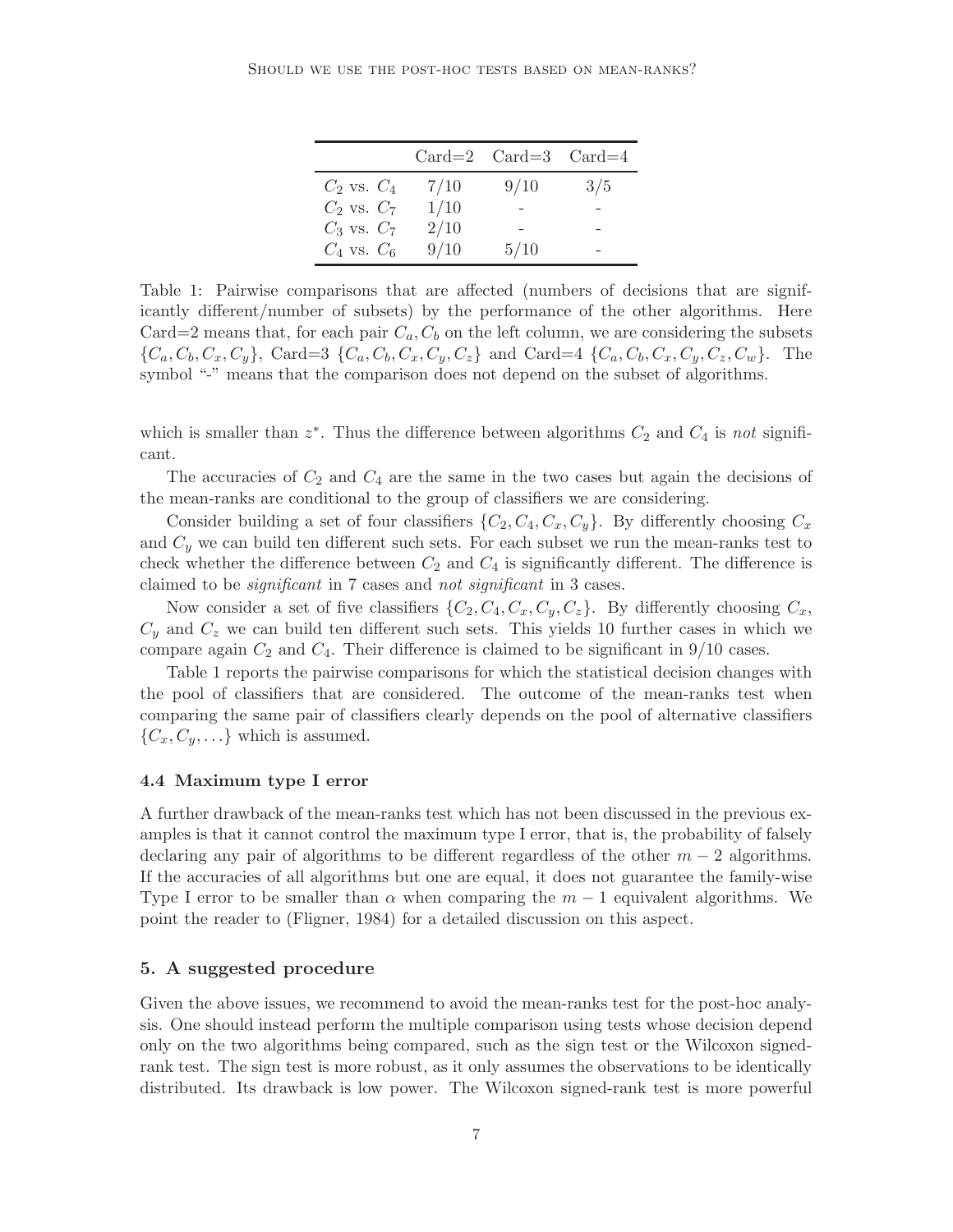and thus it is generally recommended (Demšar, 2006). Compared to the sign test, the Wilcoxon signed-rank test makes the additional assumption of a symmetric distribution of the differences between the two algorithms being compared. The decision between sign test and signed-rank test thus depends on whether the symmetry assumption is tenable on to the analyzed data.

Regardless the adopted test, the multiple comparisons should be performed adjusting the significance level to control the family-wise Type-I error. This can be done using the correction for multiple comparison discussed by (Demšar, 2006; Garcia and Herrera, 2008). If we adopt the Wilcoxon signed-rank test in Example 3 for comparing  $C_2, C_4$ , we obtain the p-value 0.0002, independently from the performance of the other algorithms. Thus, for any pool of algorithms  $C_2, C_4, C_x, C_y$ , we always report the same decision:  $C_2, C_4$  are significantly different because the  $p$ -value is less than the Bonferroni corrected significance level  $\alpha/m(m-1)$  (in the case  $m = 4$ ,  $\alpha/m(m-1) = 0.0042$ ).

### 6. Software

The MATLAB scripts of the above examples can be downloaded from ipg.idsia.ch/ software/meanRanks/matlab.zip

## 7. Conclusions

The mean-ranks post-hoc test is widely used test for multiple pairwise comparison. We discuss a number of drawbacks of this test, which we recommend to avoid. We instead recommend to adopt the sign-test or the Wilcoxon signed-rank, whose decision does not depend on the pool of classifiers included in the original experiment.

We moreover bring to the attention of the reader the Bayesian counterparts of these tests, which overcome the many drawbacks (Kruschke, 2010, Chap.11) of null-hypothesis significance testing.

### References

- A. Benavoli, F. Mangili, G. Corani, M. Zaffalon, and F. Ruggeri. A Bayesian Wilcoxon signed-rank test based on the Dirichlet process. In Proceedings of the 30th International Conference on Machine Learning (ICML 2014), pages 1–9, 2014.
- A. Benavoli, F. Mangili, F. Ruggeri, and M. Zaffalon. Imprecise Dirichlet Process with application to the hypothesis test on the probability that  $X \leq Y$ . Accepted for publication in Journal of Statistical Theory and Practice, February 2014. doi: 10.1080/15598608.2014. 985997.
- G. Corani and A. Benavoli. A Bayesian approach for comparing cross-validated algorithms on multiple data sets. Accepted for publication in Machine Learning, 2015.
- Janez Demšar. Statistical comparisons of classifiers over multiple data sets. *Journal of* Machine Learning Research, 7:1–30, 2006.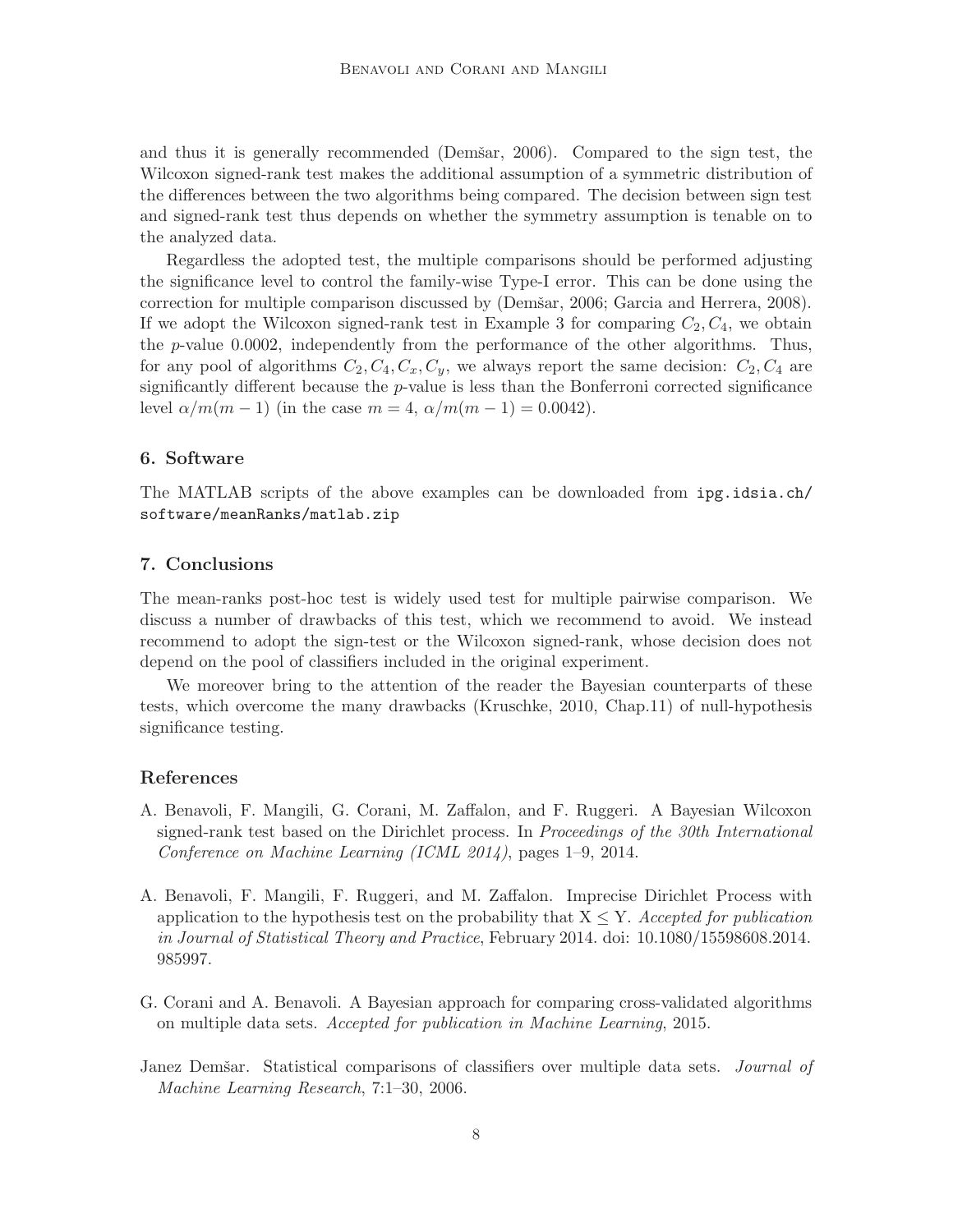- Janez Demšar. On the appropriateness of statistical tests in machine learning. In Workshop on Evaluation Methods for Machine Learning in conjunction with ICML, 2008.
- Michael A. Fligner. A note on two-sided distribution-free treatment versus control multiple comparisons. Journal of the American Statistical Association, 79(385):pp. 208–211, 1984.
- K Ruben Gabriel. Simultaneous test procedures–some theory of multiple comparisons. The Annals of Mathematical Statistics, pages 224–250, 1969.
- Salvador Garcia and Francisco Herrera. An extension on" Statistical Comparisons of Classifiers over Multiple Data Sets" for all pairwise comparisons. Journal of Machine Learning Research, 9(12), 2008.
- Jean Dickinson Gibbons and Subhabrata Chakraborti. Nonparametric statistical inference. Springer, 2011.
- Steven N Goodman. Toward evidence-based medical statistics: The p–value fallacy. Annals of internal medicine, 130(12):995–1004, 1999.
- Myles Hollander, Douglas A Wolfe, and Eric Chicken. Nonparametric statistical methods, volume 751. John Wiley & Sons, 2013.
- John K Kruschke. Bayesian data analysis. Wiley Interdisciplinary Reviews: Cognitive Science, 1(5):658–676, 2010.
- Paul H Kvam and Brani Vidakovic. Nonparametric statistics with applications to science and engineering, volume 653. John Wiley & Sons, 2007.
- B. J. McDonald and Jr Thompson, W. A. Rank sum multiple comparisons in one- and two-way classifications. Biometrika, 54(3/4):pp. 487–497, 1967.
- Rupert G Miller. Simultaneous statistical inference. Springer, 1966.
- P. Nemenyi. Distribution-free multiple comparisons. Ph.D. thesis, Princeton University, 1963.
- David J Sheskin. Handbook of parametric and nonparametric statistical procedures. CRC Press, 2003.
- Ian H Witten and Eibe Frank. Data Mining: Practical machine learning tools and techniques. Morgan Kaufmann, 2005.